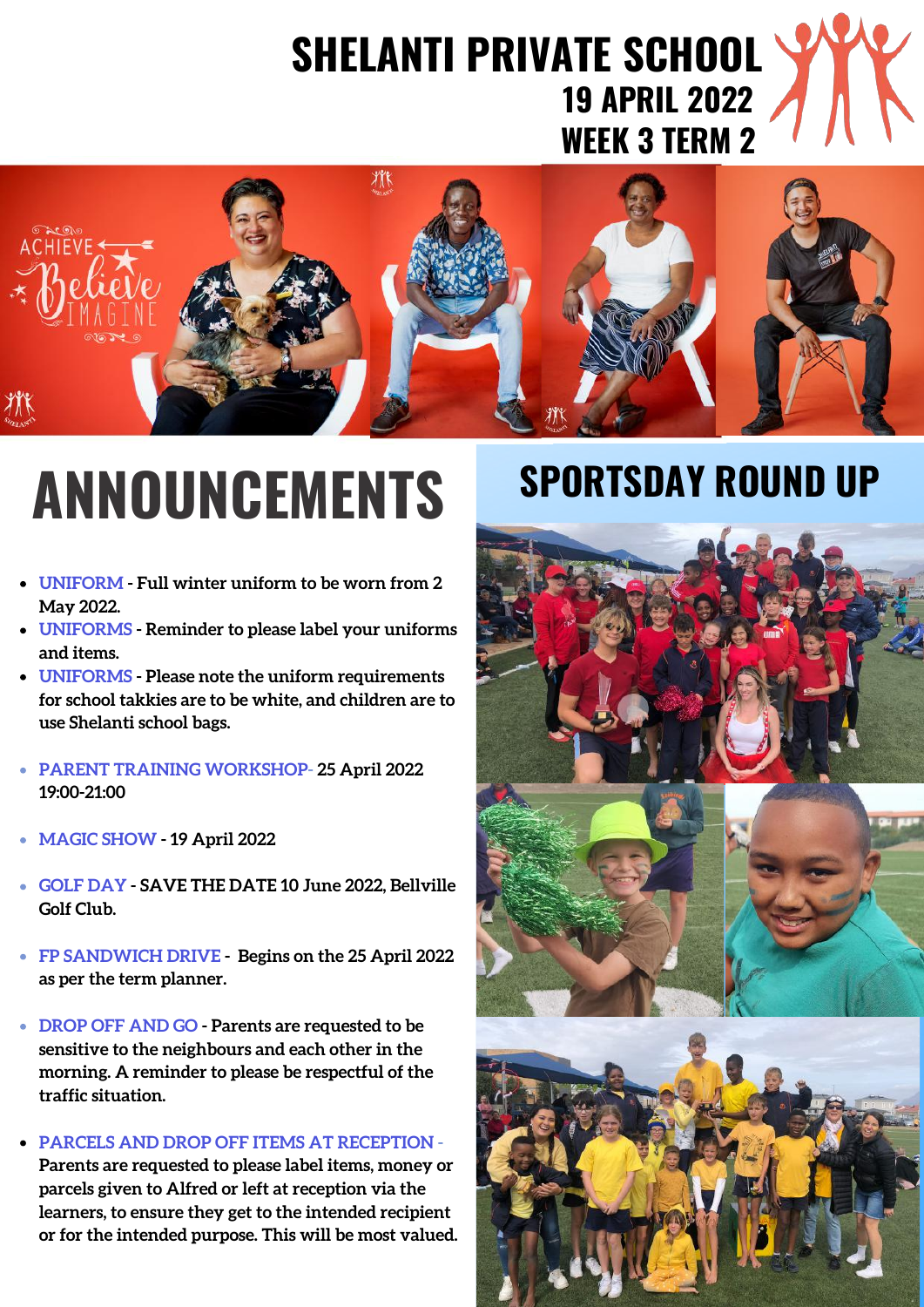# **PRINCIPAL'S MESSAGE**

#### Dear Parents

We trust you had a peaceful Easter weekend.

We ended the week off with a fun-filled and very inspiring sports' day. Thank you to all the parents that volunteered on the day, but the big shout out goes to all our Shelanti heroes. I think it was a much needed day of fun, friendship and comradery for all of us.

Just a reminder to make yourself available to attend our 2nd Parent Training information on Monday 25 April from 19:00-21:00. You will receive a link to book your sessions with your class teachers during the course of the week, as well as the topics being discussed. We expect all our parents to attend these sessions, knowledge is power.

You will notice on your term planner that we have "Wordless Wednesday" every Wednesday of the week. This day, we focus on higher order thinking questions and encouraging our learners to apply deep thinking. During assembly the teacher on duty will display a picture with no words. The learners are asked 4 questions, these questions are based on Bloom's Taxonomy.

Bloom's Taxonomy consists of 6 major categories: Knowledge, Comprehension, Application, Analysis, Synthesis, and Evaluation. The 4 questions posed to the learners are:

I see ( A knowledge question)

I think (Application question)

I wonder (Analysis)

#### What if (Synthesis and Evaluation)

As a parent, you can create opportunities to develop these skills by asking some leading questions (e.g.) to give their opinion, asking them what they would do differently, do you agree or disagree and why?, if you were the president?, how would you react if you?...

In addition to this, it is also a day where we are intentional about using little or no verbal instructions. This fosters autonomy and independence in the learning environment. The educator will write the instructions on the board/give visual cues or rely on the routine of the day to allow the learners to take control of their own learning. You can support this by creating a visual chart for the morning routine of chores at home.

We continue our focus on reading. Please see my article on reading fluency in this newsletter.

I want to remind you again to please not keep your child home this term, unless you can provide a medical certificate.

Have a wonderful week. DEIRDRE KEMPEN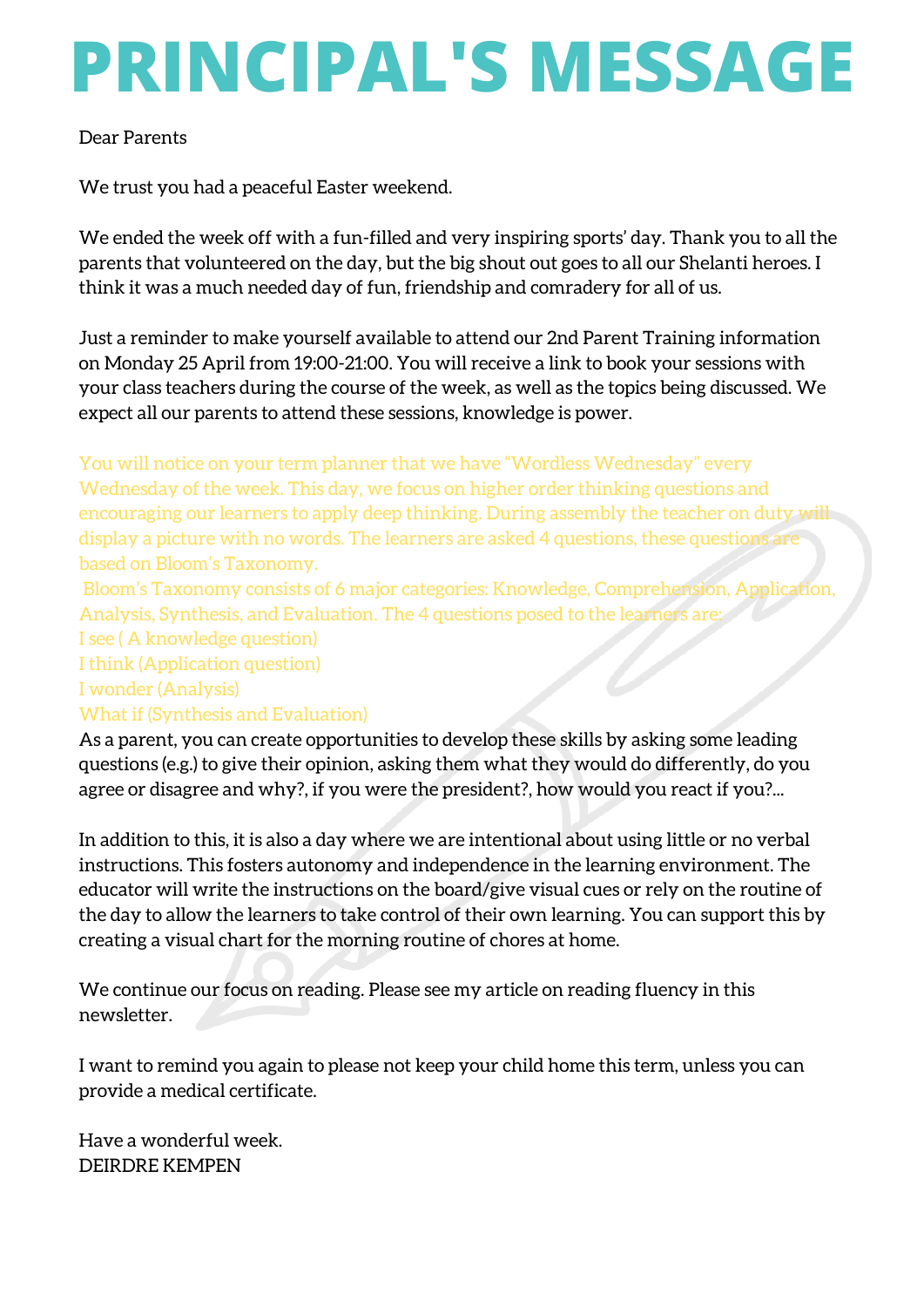

#### **Dear Parents**

**I hope you have been focusing on reading fluency for the past week. You will see your child's reading confidence grow in the following weeks when you are consistent in reading for 10-15 minutes a day.**

**I just want to remind you that when you apply the guidelines given last week, you are creating a love for reading. This in turn will reduce the fear and anxiety of reading. It is also important to mention that during the Foundation Phase years, learners "Learn to Read", in the Intermediate phase our learners "Read to Learn". This implies that reading becomes part of each lesson when entering the Intermediate phase, rather than having dedicated reading lessons.**

**Learners also start to read different content depending on the subject. During these years reading fluency and comprehension becomes the most important skill.**

**Next week, I will focus on reading comprehension and how to develop this skill.**

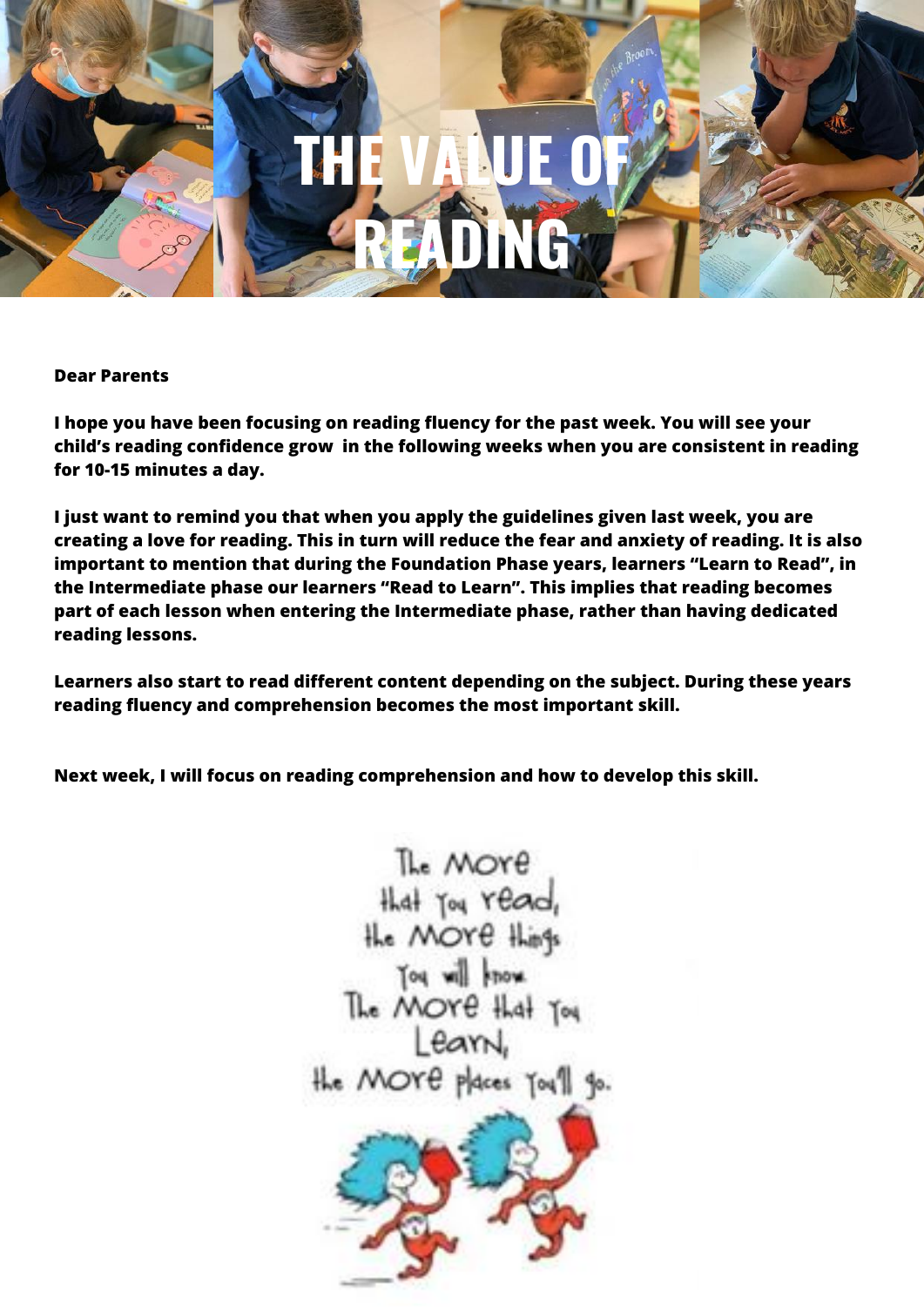

### **PLEASE INTRODUCE YOURSELF**

UVUDEDETTI TUTTU 19

THEACHEUR?

Ratidzai Samanther Chikovo, Grade facilitator and Aftercare Teacher

**ARE YOU A LEFT- OR RIGHT BRAINER?**

#### Right

**WHAT IS YOUR FAVOURITE FOOD?**

Any Pasta Dish

### **WHAT IS YOUR FAVOURITE COLOUR AND WHY?**

Blue , it has such a calming effect on me

## **WHAT IS YOUR FAVOURITE MOVIE AND WHY?**

**Me before you**. It teaches me that life is like a rose, as beautiful as it might be, it has thorns that will prick you.

**IF YOU CAN GRAB ONE THING IN THE EVENT OF A FIRE WHAT WOULD IT BE? AND WHY?**

My passport ,that one document holds the key to my life and whatever I might want to achieve .

**IF YOU COULD BE AN ACTOR/ACTRESS FOR ONE DAY WHO WOULD IT BE AND WHY?**

Lupita Nyongolo she conforms to each and every character she has played in most of her movies.

**IF YOU WERE TO CHOSE TO SPEND A DAY WITH SOMEONE WHO WOULD IT BE AND WHY?**

Oprah Winfrey, just to get advise on how to survive no matter what life throws at you. How to start from Zero to being a Hero.

**WHAT DO YOU LIKE MOST ABOUT BEING A TEACHER/WORKING WITH CHILDREN?**

Seeing the kids happy, knowing each day spent with them I am being given the opportunity to plant a positive seed in their lives and shape their future.

## **WHAT WAS THE BEST ADVICE YOUR PARENTS GAVE YOU?**

Think before you act.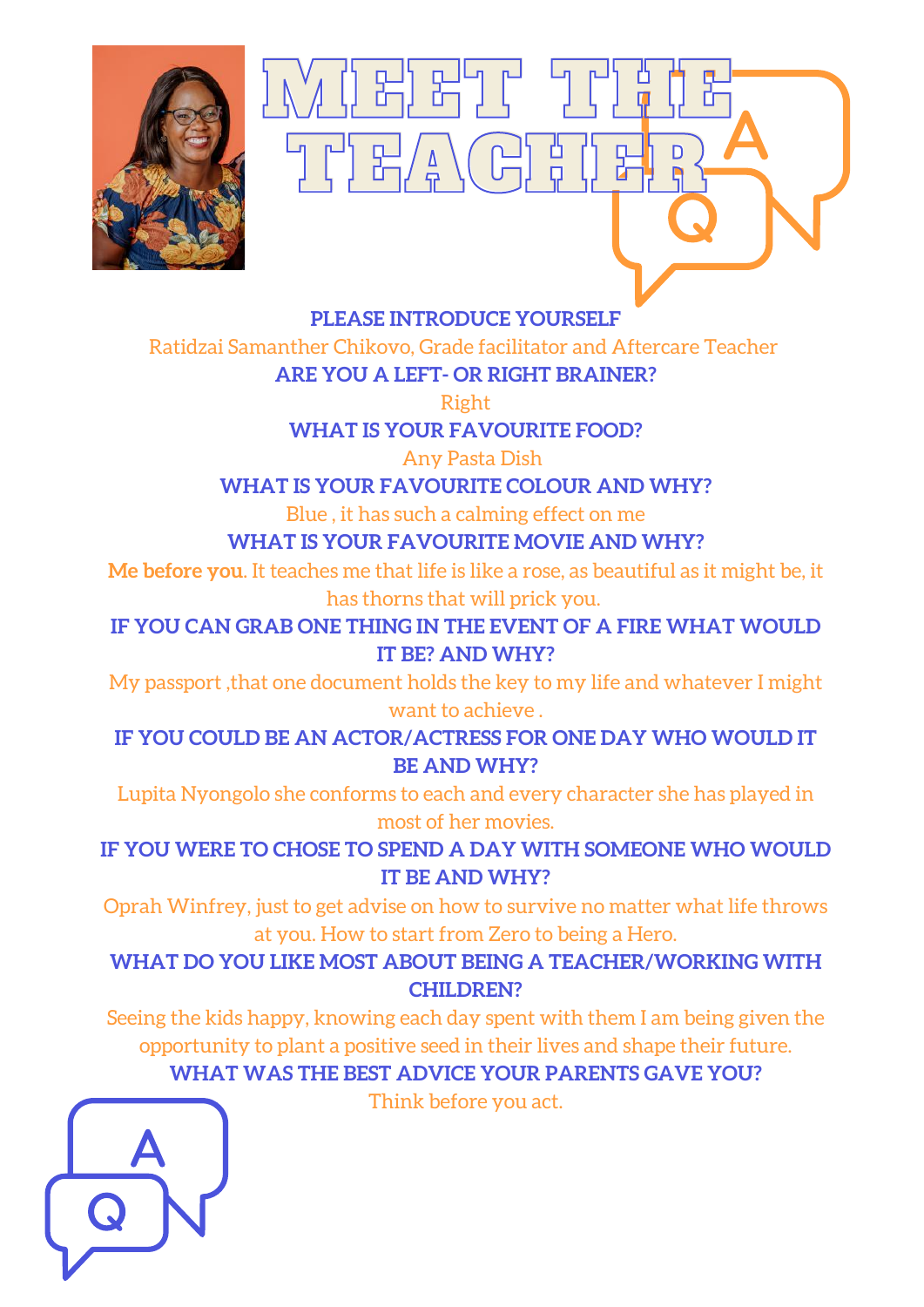

#### **Mon 18 April...FAMILY DAY**

#### Tue 19 April... Cheese & Chicken Quesadilla R35

a wholewheat wrap folded in half & filled with shredded chicken and cheese & toasted, then cut into triangles. Served with carrot sticks & Lucky Break sour cream.

#### Wed 20 April... Lucky Break Mac & Cheese R35

creamy macaroni topped with cheese, tomato sauce & cucumber sticks served on the side.

#### Thu 21 April...Chicken Strips with Nibbles & Bits R35

crumbed chicken strips served with 4 toasted pita triangles, sweet tomato sauce dip, cheese cubes & cucumber sticks.

#### **AVAILABL** E EVER D A V

Pretzels (50g) Salted Popcorn (30g) Biltong (30g) Seasonal Fruit & Yoghurt Cup **Toasted Caprese Pita Bread** 

**R11** R<sub>6</sub> **R20 R20 R35** 



**Any queries?** Contact Christine on 079 167 1678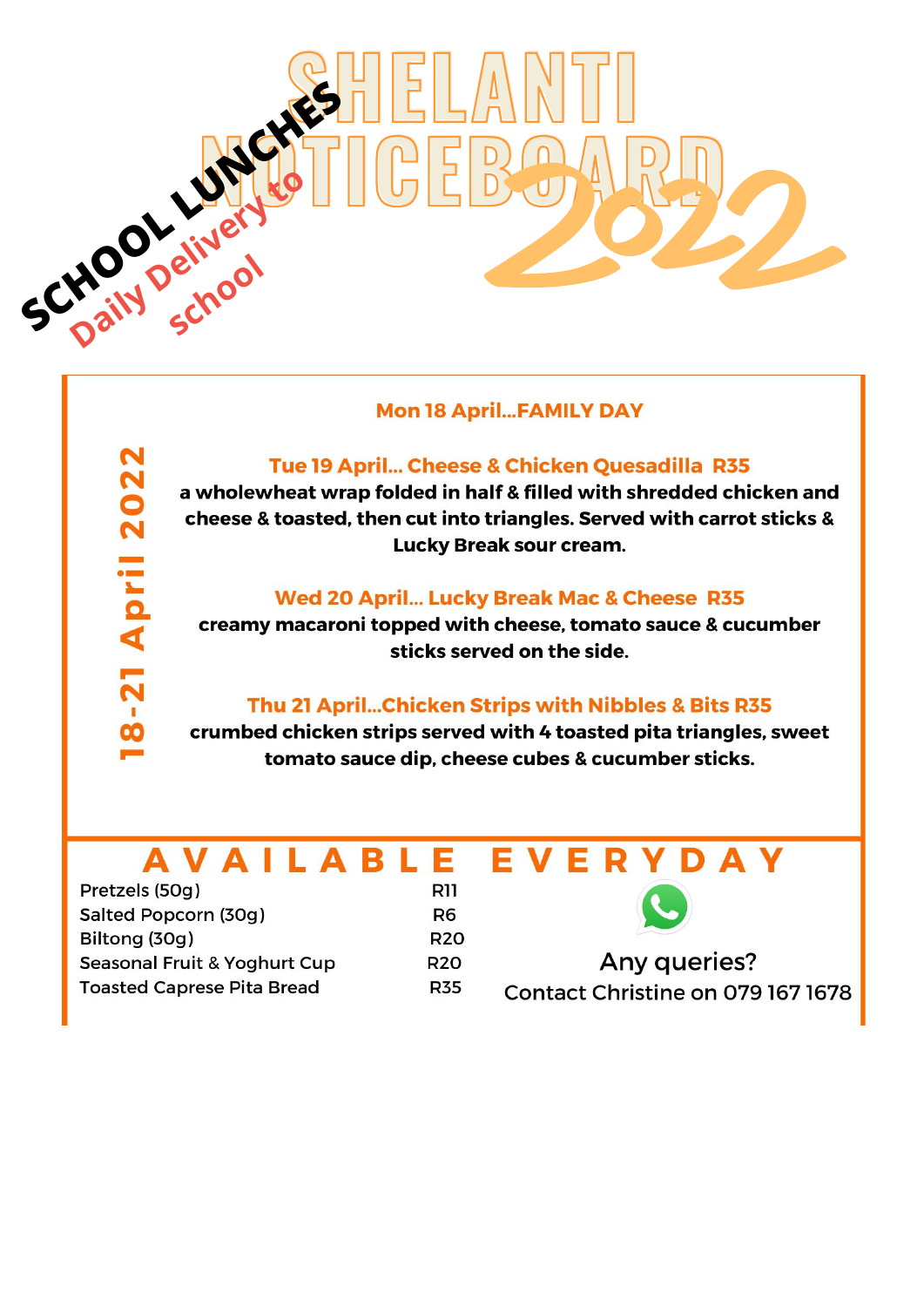

# WIN your share of R230 000



**SCHOOLS to WIN a share of R230 000 SUPPORTERS to WIN a share of R200 000** 

 $\mathsf{Myschool}(\mathbb{R})$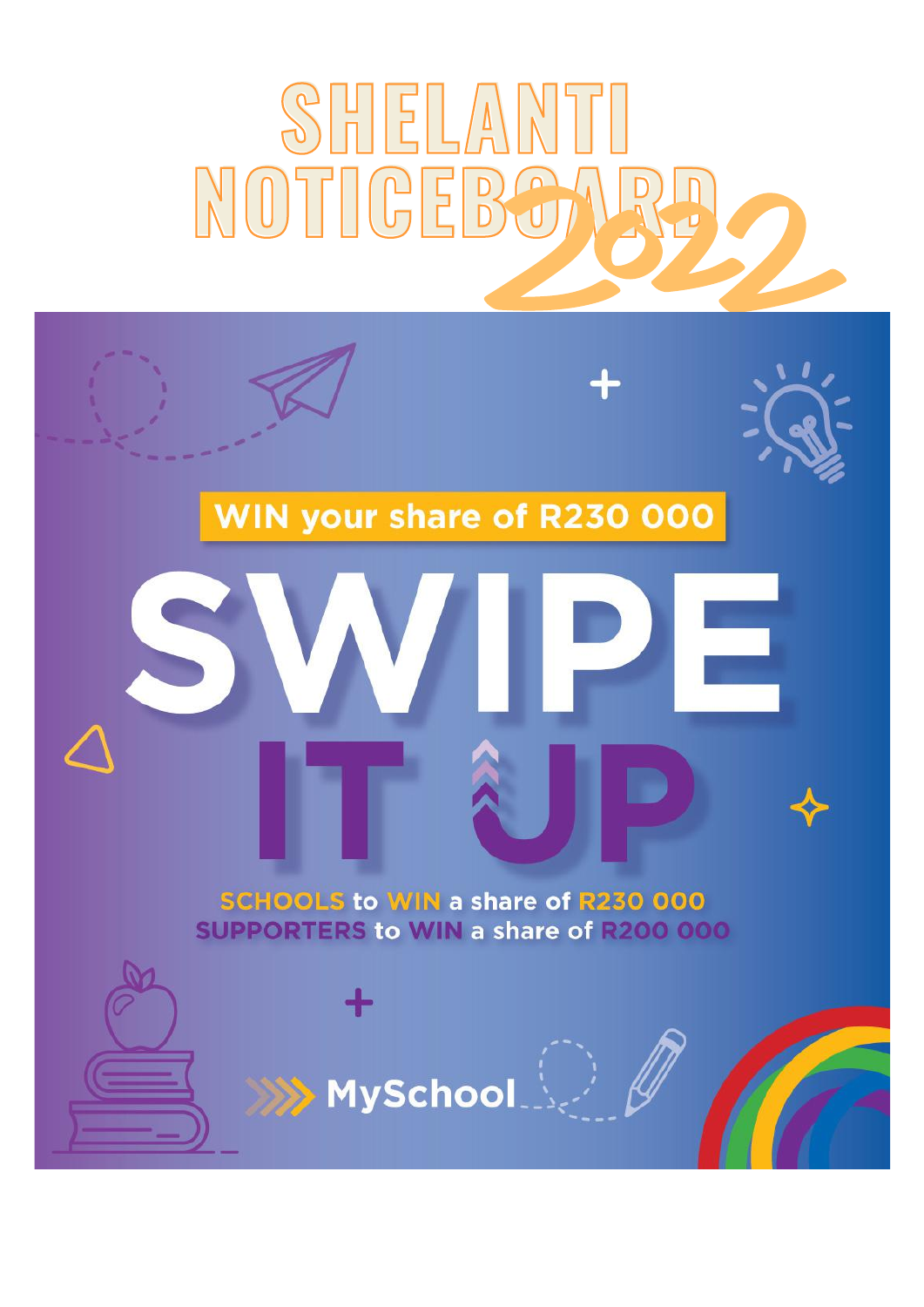

# we care about your mental health

## in the panda app, you will be able to anonymously access



The Bamboo Forest - you can anonymously join & engage in live sessions with peers for support & with mental health experts to better understand mental health topics.



#### Chat Support and/or

Connect with and Expert-connect with a registered counsellor over text who can provide you with personalised support or a psychologist or psychiatrist via the expert functionality.



Q

Life Skills - watch videos & complete assignments that will equip you with skills that will help you live a more fulfilled life.

Progress - complete assessments o help measure how you are feeling.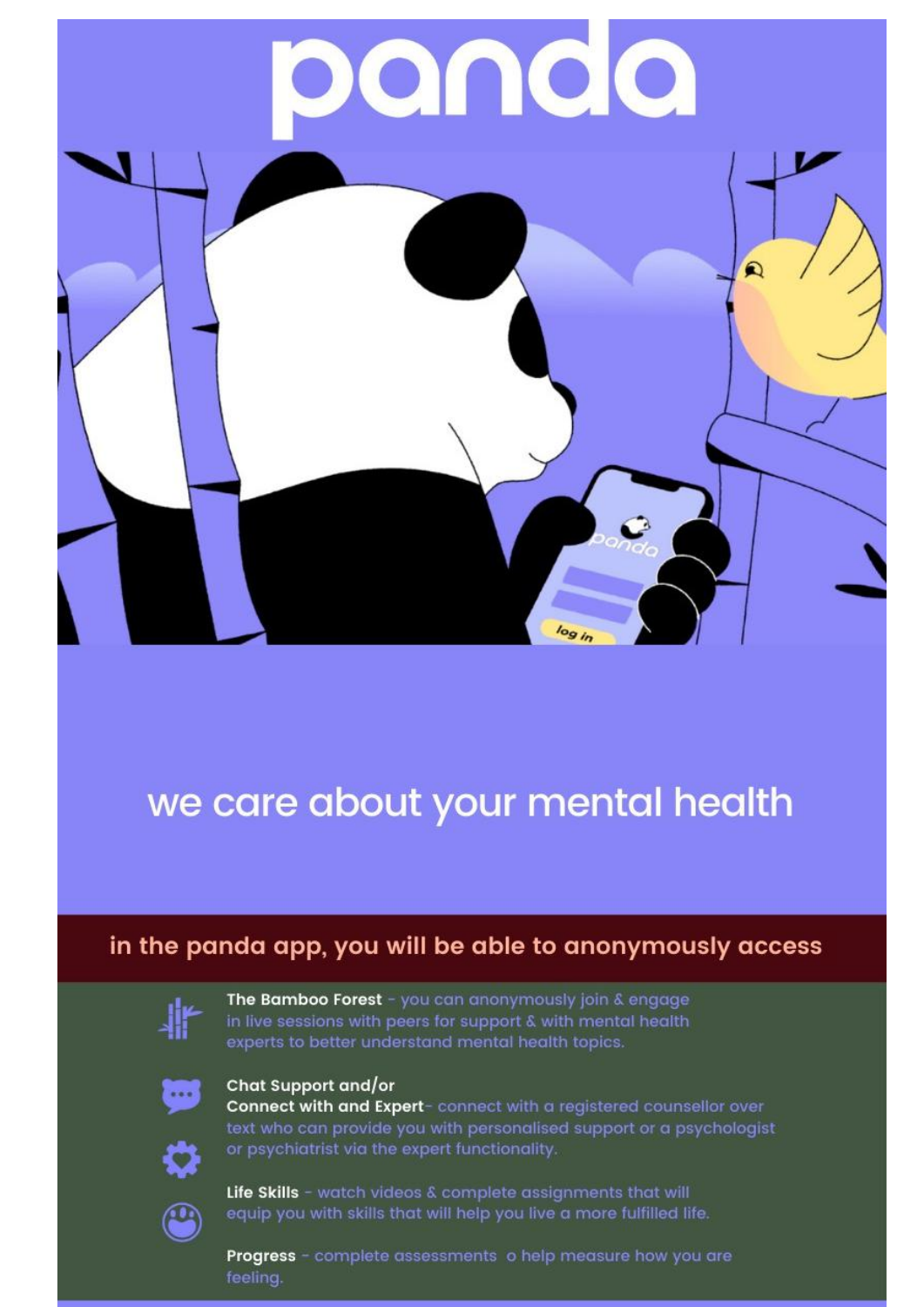# **ABOUT PANDA:**

Panda is built around our mission and belief that everyone should have access to the right mental health support & resources at the right time, to maintain a healthy mind. Panda can be the entry point for users to learn more about mental health and importantly, use data to help them find the right care at the right time.

The founders (Alon Lits and Allan Sweidan) have brought together complementary skill-sets (Alon built Uber in Sub-saharan Africa and Allan was the founder of Akeso Hospital Group, SA's largest mental health hospital group, which was sold to Netcare) in order to tackle the huge challenge that is mental health. Using their backgrounds and experience, we really believe that Panda has been built to be a game changer in giving people the right care, at the right time.

See below the links to download the app and get a feel for the Panda experience:

● iOS - <https://apps.apple.com/za/app/join-panda/id1573239587> android - [https://play.google.com/store/apps/details?](https://play.google.com/store/apps/details?id=com.joinpanda.panda) id=com.joinpanda.panda

● Huawei - <https://appgallery.huawei.com/app/C105427361> Guidance on how to register and set up your profile (it also gives you an idea of the look and feel of the app): [https://www.youtube.com/watch?](https://www.youtube.com/watch?v=YXRm6tCFVyE) v=YXRm6tCFVyE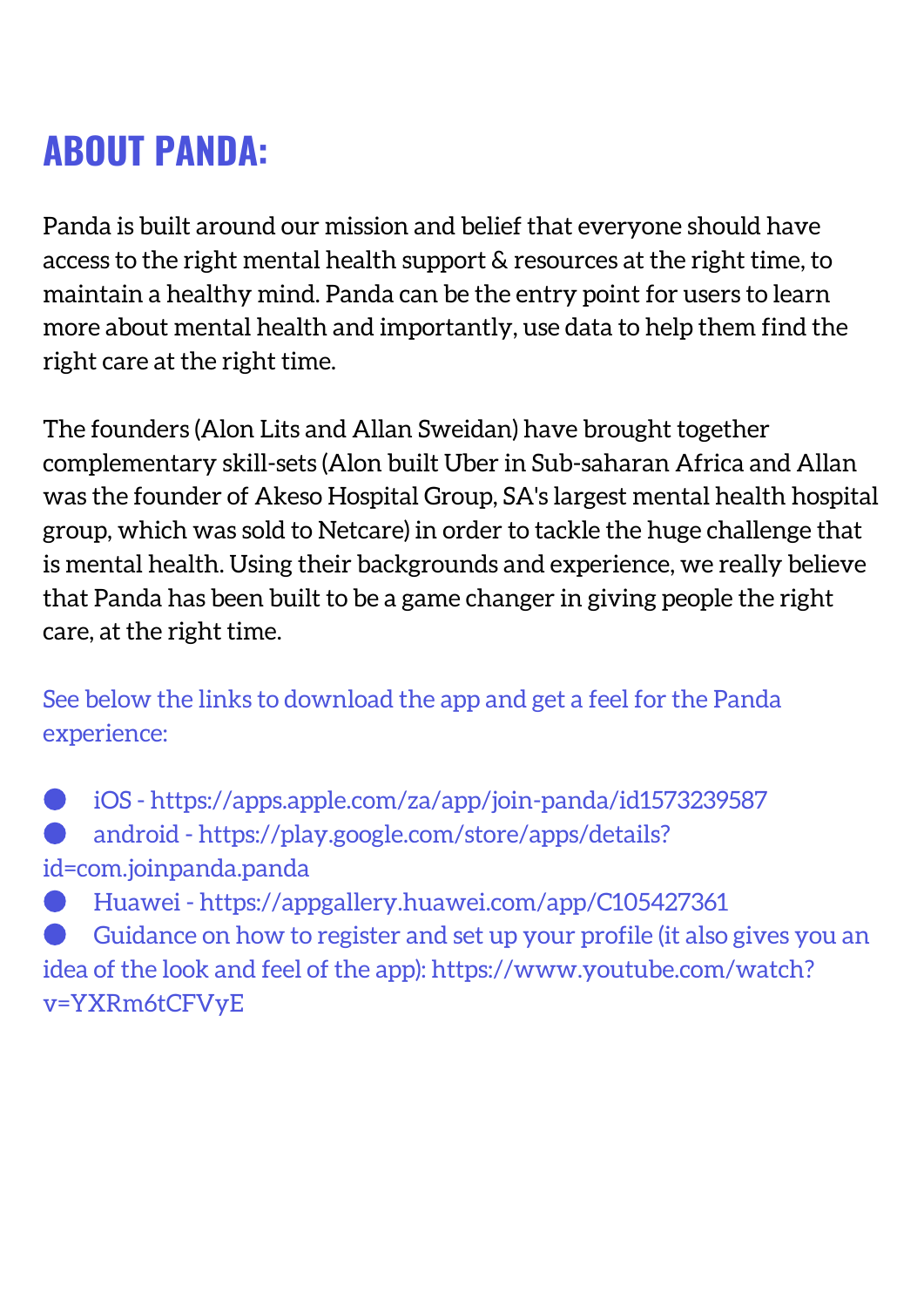## **PANDA OFFERS 5 UNIQUE IN-APP FEATURES GUIDED TO AID YOU ON YOUR MENTAL HEALTH JOURNEY:**

The Forest: Panda users can connect anonymously with communities and professionals in audio-only, free sessions. These are available 7 days a week from 10am-10pm.

Life Skills Content: Panda has a library of micro-skills where Users can engage with videos, exercises and other activities to improve their day to day mental wellbeing.

Assessments: Panda is curating and providing a library of assessment and screening tools which can assist Users and providers to gain an objective measure of the areas of focus for any input or intervention. Some of the available screening tools include assessments for depression, anxiety, trauma, alcohol abuse, social media use, anger, and more.

Synchronous, text-based Chat Support (ST-BCS): This is a first-line, primary care offering provided by accredited or registered counselors. Users can purchase either once-off support sessions, or a series of 6-7 sessions over a short period of usually 14 to 21 days. These sessions are text-only and are currently available between 9am-1pm and 6pm-10pm 7 days a week.

Connect with an expert: Here users can connect with an expert (we will have a wide range from psychologists to psychiatrists to GPs to life coaches and more), directly through the app. Functionality exists for Users to book for and pay for the upcoming session.